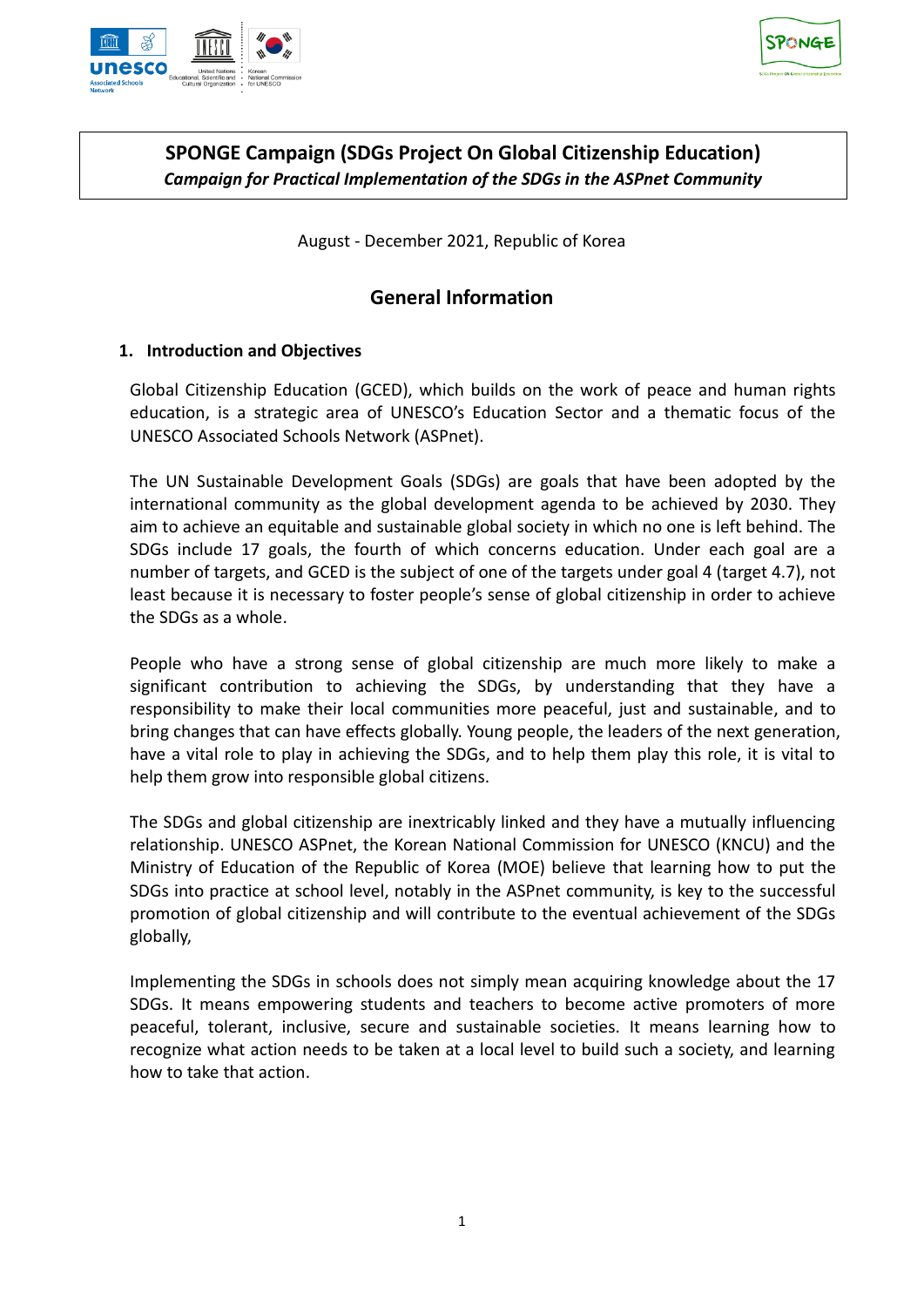



Young people witness many things in in their daily lives – whether inconveniences or unsafe, unreasonable or unfair conditions – that raise awareness on the realities and challenges, and call for actions from around the world, such as on discrimination based on gender, origin and inequalities as well as poverty, climate change and natural hazards, freedom of expression etc. Some concrete examples may include everything from school staircases that people with disabilities cannot use, classrooms with poor lighting conditions, blind people having difficulty purchasing the drink they want at the store because Braille is not displayed, to piles of garbage piled up in alleys, pets abandoned for no reason, violence and bullying, and local heritage and traditions being forgotten. Implementation of the SDGs within schools refers to teachers helping students to identify such problems, which may turn into bigger problems in a few years, and then try to solve them by themselves. This is, we believe, a small but very significant step in helping young people to become better global citizens who contribute to achieving the Sustainable Development Goals.

In this context, the primary aim of the SDGs Project on Global Citizenship Education ("**SPONGE Campaign**" for short) is to invite teachers and students to submit **ideas and suggestions, which may be based on a good practice already taken place, for action towards implementation of the SDGs** in their schools and local communities around the world, in the form of **short videos and written proposals. More precisely, it aims to identify and address solutions on local issues relating to the SDGs**. By identifying problems relevant to one or more of the 17 SDGs in their neighborhood and coming up with creative ideas to solve such issues, students and teachers can gain in-depth, practical knowledge of GCED and the SDGs and build a localized or contextualized understanding of how they can be applied in their daily lives.

The campaign will also contribute to building a strong network of international ASPnet schools by promoting understanding and friendship, and will facilitate the sharing of experiences and ideas through an online forum on GCED in October, and the international Global Students Forum hosted by UNESCO in December, 2021. Participants with the most creative ideas will be given an award by the Secretary-General of KNCU, along with a chance to participate in the international forums. The results, in the form of published report or an edited collection of videos, of the campaign will be disseminated to the international ASPnet community.

#### **2. Objectives**

- Submit ideas or suggestions for action as well as good practices and knowledge in the field of global citizenship and the local implementation of the SDGs at school level in the international ASPnet community
- Exploring how global citizenship and the SDGs are used in schools and local communities to create sustainable communities
- Interdisciplinary engagement of teachers and students in activities to promote the SDGs
- Discussion and sharing among ASPnet schools of good practices to spread the values of global citizenship by implementing the SDGs at local level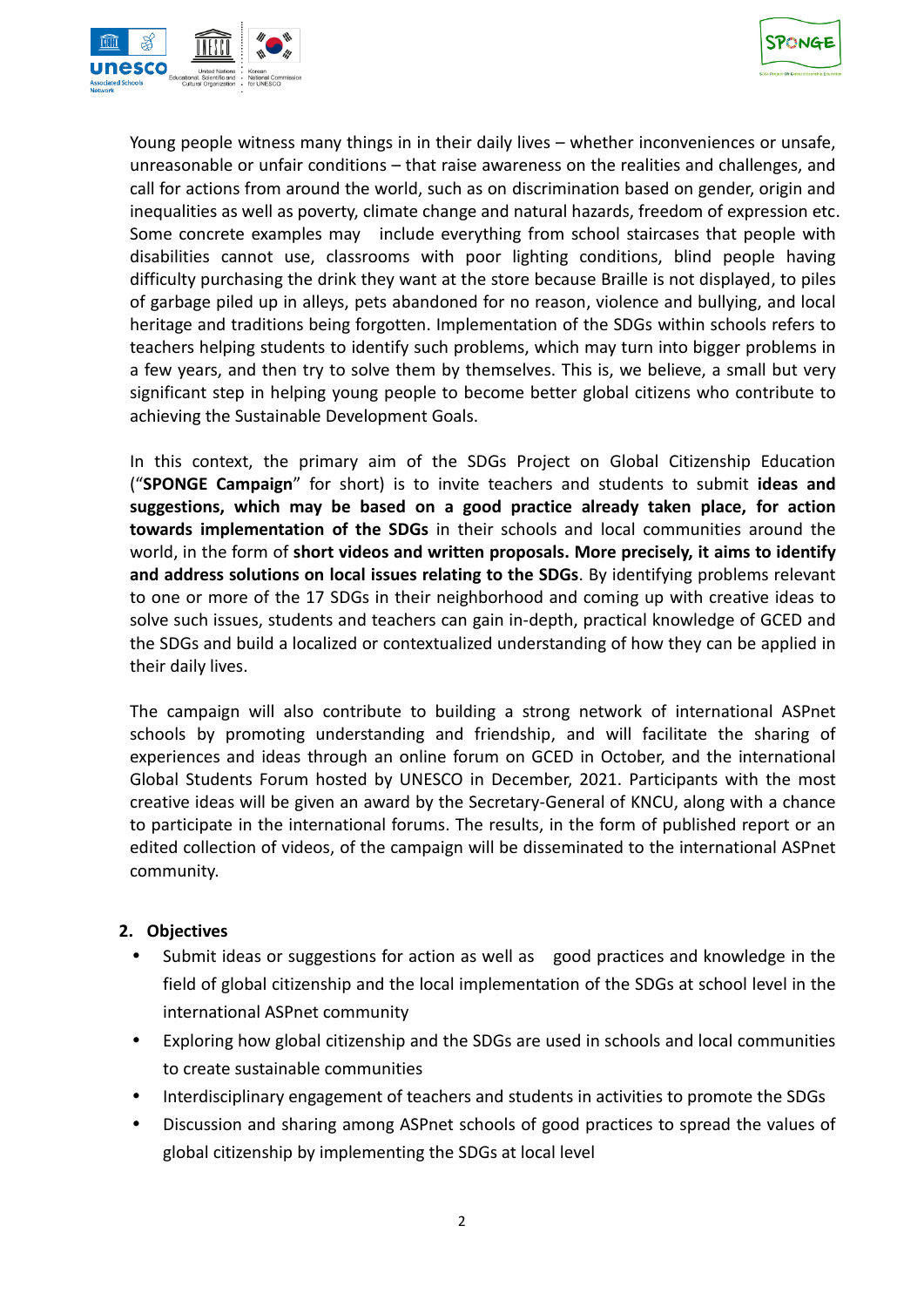



# **3. Methodology**

|               | Collecting ideas and good practices in forms of videos or written proposals for |
|---------------|---------------------------------------------------------------------------------|
|               | practical implementation of the SDGs in local communities                       |
|               | • [Video] Format: mp4, flv, avi or any other video format                       |
|               | Length: up to 3 minutes                                                         |
| <b>Theme</b>  | * Submission: Upload on YouTube and share the private video link file via       |
| and           | the submission form on the South Korean ASPnet website below                    |
| Format        | • [Proposal] Format: doc, docx / Length: up to 5 pages with photos included     |
|               | * Submission: Upload the file via the submission form on the South Korean       |
|               | <b>ASPnet website below</b>                                                     |
|               | • [Submission] https://enasp.unesco.or.kr/sponge_campaign/submission.html       |
|               | • [Language] English, French, Spanish or Korean                                 |
|               | • Students and teachers from elementary, lower and upper secondary ASPnet       |
| Eligibility   | schools around the world                                                        |
|               | • Individual students/teachers or a group of students or teachers can apply     |
| <b>Period</b> |                                                                                 |
|               | • August - December, 2021                                                       |
|               | . An opportunity to participate and present at the International Global         |
|               | <b>Students Forum hosted by UNESCO</b>                                          |
|               | • Awards from the Secretary-General of KNCU for the best entries                |
| Award         | • Cultural heritage gift box with items from the Republic of Korea              |
|               | • Publication of results (collection of video clips and written proposals to be |
|               | distributed globally)                                                           |
|               | • Joining a network for further school exchanges                                |

### **4. Schedule**

| Date             | <b>Activities</b>                                                                                                                                                                                                                                                                                                                         |
|------------------|-------------------------------------------------------------------------------------------------------------------------------------------------------------------------------------------------------------------------------------------------------------------------------------------------------------------------------------------|
| August-September | • Participate an as individual or group with peers<br>• Submit videos discussing and showing past good practices<br>• Identify problems in the local community related to one or more of<br>the 17 SDGs and suggest ideas to address the problems via a short<br>video or written proposal<br>• Prepare a short video or written proposal |
| September 30th   | • Submission deadline                                                                                                                                                                                                                                                                                                                     |
| September        | • Announcement of prize winners and distribution of awards to<br>participants<br>• Online meeting with other winners to prepare for the Forum                                                                                                                                                                                             |
| October 16th     | • Participation in the online ceremony and forum to present and discuss<br>ideas among participants                                                                                                                                                                                                                                       |
| <b>December</b>  | • Participation and presentation in the international Global Students<br>Forum hosted by UNESCO                                                                                                                                                                                                                                           |